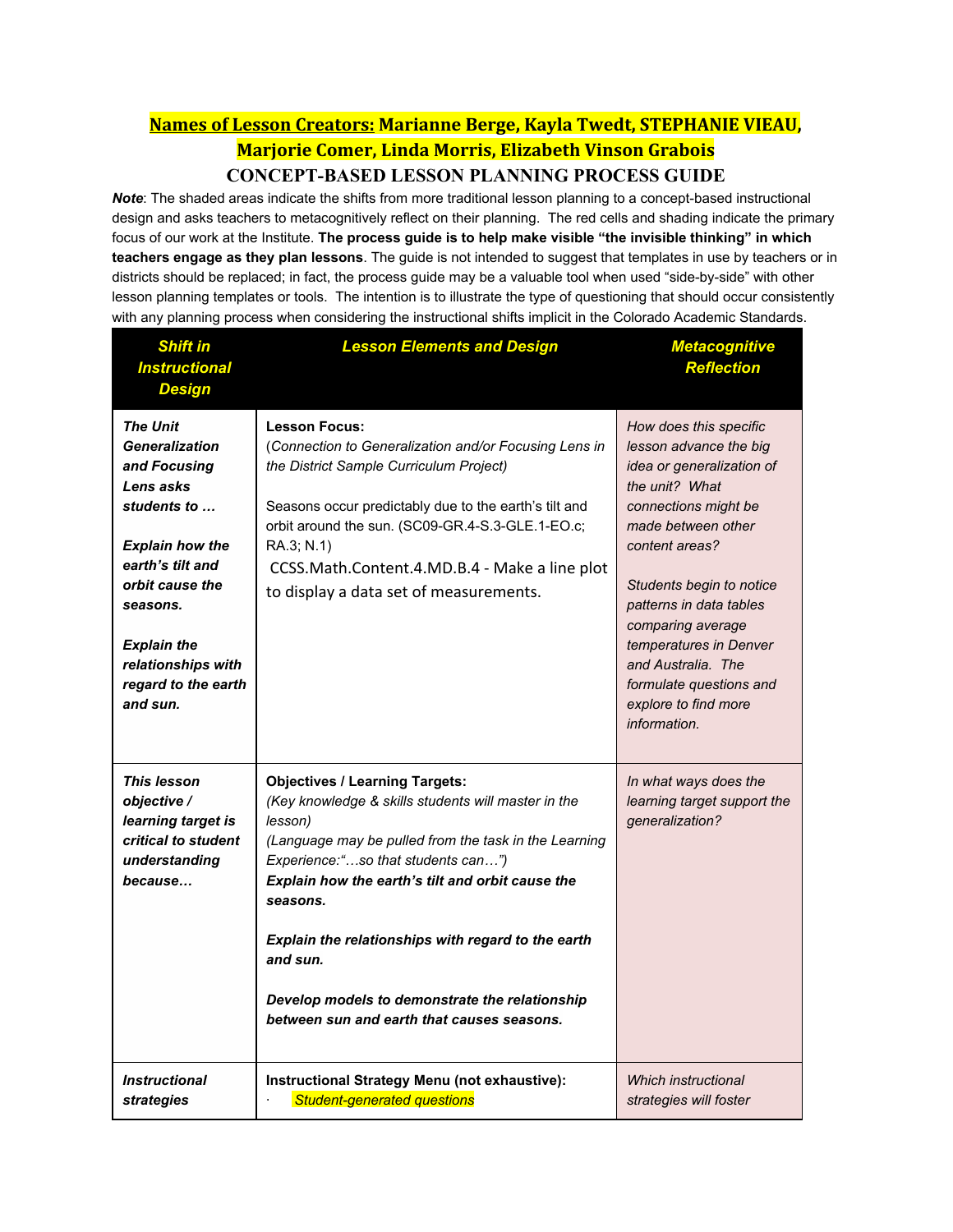|                                                                                                                                                                                                            | <b>Essential Question- What are the reasons for the</b><br>seasons?<br>Teacher-provided inquiry questions<br>Think- aloud<br>Teacher modeling<br>Close reading protocol<br>Hands-on/experiential<br>Direct instruction<br>Collaborative groups<br>Socratic Seminar<br>Please add your own discipline-specific strategies                                                                                                                                                                                                                                                                                                                                                                                                                 | learning the lessons skills,<br>processes, or content?<br>Student generated<br>questions will promote the<br>scientific practices (Asking<br>Questions)                                                                                                                                                                                         |
|------------------------------------------------------------------------------------------------------------------------------------------------------------------------------------------------------------|------------------------------------------------------------------------------------------------------------------------------------------------------------------------------------------------------------------------------------------------------------------------------------------------------------------------------------------------------------------------------------------------------------------------------------------------------------------------------------------------------------------------------------------------------------------------------------------------------------------------------------------------------------------------------------------------------------------------------------------|-------------------------------------------------------------------------------------------------------------------------------------------------------------------------------------------------------------------------------------------------------------------------------------------------------------------------------------------------|
| In the first 3-7<br>minutes of the<br>lesson, We want<br>to engage the<br>students with a<br>scenario that will<br>give them some<br>context that will<br>help them analyze<br>data and create a<br>graph. | Opening (hook / anticipatory set / lesson<br>launch) <b>ENGAGE</b><br>Phenomenon. Our reason for being here today is<br>to explore the phenomenon of seasons.<br><b>Engaging Scenario Video:</b><br>http://thekidshouldseethis.com/post/5499761<br>3241                                                                                                                                                                                                                                                                                                                                                                                                                                                                                  | In what ways does the<br>chosen strategy work<br>toward a larger purpose<br>at the beginning of the<br>lesson? Engaging<br>students, increasing<br>curiosity, stimulating<br>student-generated<br>questions.                                                                                                                                    |
|                                                                                                                                                                                                            | In this task, you will look at climate data from<br>Denver and Melbourne, Australia. First you<br>will graph the data from the data with a<br>partner or 2. After you have finished, write<br>down some questions that you guys have<br>looking at your graph and data.<br><b>Instructional Strategy chosen:</b><br>Why is this strategy impactful:<br>(In what ways does this strategy move the learner<br>toward meeting the learning target? How would this<br>strategy ensure all students, with differentiated needs,<br>could feel successful?)<br>This activity supports "creating relevancy" by reminding<br>students that weather is different all over the world, as<br>well as from location to location. The graph is also a | In what ways does the<br>chosen strategy(ies)<br>work toward a larger<br>purpose. Interacting with<br>complex texts; situating<br>students in real-life,<br>relevant experiences;<br>Stimulating student<br>discourse)?<br>In what ways does the<br>chosen strategy cement<br>the learning?<br><b>Adding relevancy with</b><br>the scenario and |
|                                                                                                                                                                                                            | challenge for many students.<br>How does this strategy support meeting the<br>"just-right challenge," or "building relationships,"<br>or "creating relevancy," or "fostering disciplinary<br>literacy"?                                                                                                                                                                                                                                                                                                                                                                                                                                                                                                                                  | creating a visual by<br>graphing the data.<br>What evidence will show<br>that the strategies<br>impacted student<br>learning? Were the                                                                                                                                                                                                          |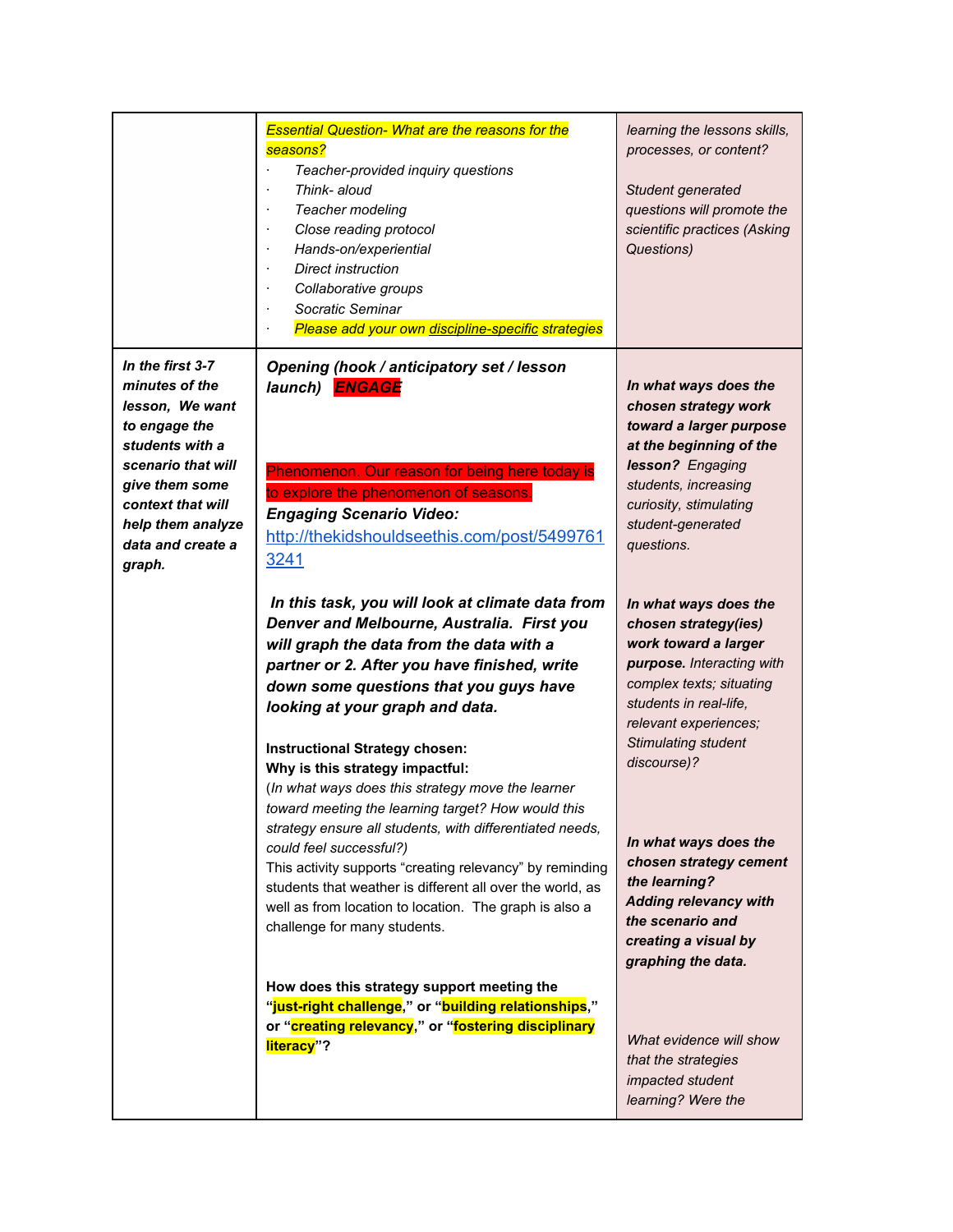| <b>The Learning</b><br><b>Experience will</b> | <b>EXPLORE</b>                                                                                                 | strategies effective<br>through the learning |
|-----------------------------------------------|----------------------------------------------------------------------------------------------------------------|----------------------------------------------|
|                                               | <b>Learning Experience / Lesson Google</b><br>Classroom: tdrc8u                                                | process?                                     |
|                                               | Instructional Strategy chosen: Give students time                                                              |                                              |
|                                               | to explore answers to their questions.                                                                         |                                              |
|                                               | Teacher will facilitate share out of one question                                                              |                                              |
|                                               | and one bit of information that they learned.                                                                  |                                              |
|                                               | <b>EXPLAIN</b>                                                                                                 |                                              |
|                                               | Students write explanation of why we have                                                                      |                                              |
|                                               | seasons.                                                                                                       |                                              |
|                                               | Construct a model.                                                                                             |                                              |
|                                               | Teachers demonstrate correct model.                                                                            |                                              |
|                                               |                                                                                                                |                                              |
|                                               | Why is this strategy impactful:                                                                                |                                              |
|                                               | (In what ways does this strategy move the learner                                                              |                                              |
|                                               | toward meeting the learning target? How would this<br>strategy ensure all students, with differentiated needs, |                                              |
|                                               | can feel successful?)                                                                                          |                                              |
|                                               | The explanation is written as a group, and encourages                                                          |                                              |
|                                               | collaborative discussion and work. The model is                                                                |                                              |
|                                               | constructed as a group, and also requires                                                                      |                                              |
|                                               | collaboration. Building a three dimensional model was<br>an option by which we can address different learning  |                                              |
|                                               | modalities.                                                                                                    |                                              |
|                                               | How does this strategy support meeting the                                                                     |                                              |
|                                               | "just-right challenge," or "building relationships,"                                                           |                                              |
|                                               | or "creating relevancy," or "fostering disciplinary<br>literacy"?                                              |                                              |
| The closing                                   | <b>EVALUATE:</b> A few students share their                                                                    |                                              |
| activity reinforces                           | models. Exit tickets collected in Google                                                                       |                                              |
| the learning.                                 | classrooms.                                                                                                    |                                              |
|                                               |                                                                                                                |                                              |
|                                               | <b>Closure</b>                                                                                                 |                                              |
|                                               | <b>Instructional Strategy chosen:</b>                                                                          |                                              |
|                                               | Why is this strategy impactful:<br>(In what ways does this strategy move the learner                           |                                              |
|                                               | toward meeting the learning target? How would this                                                             |                                              |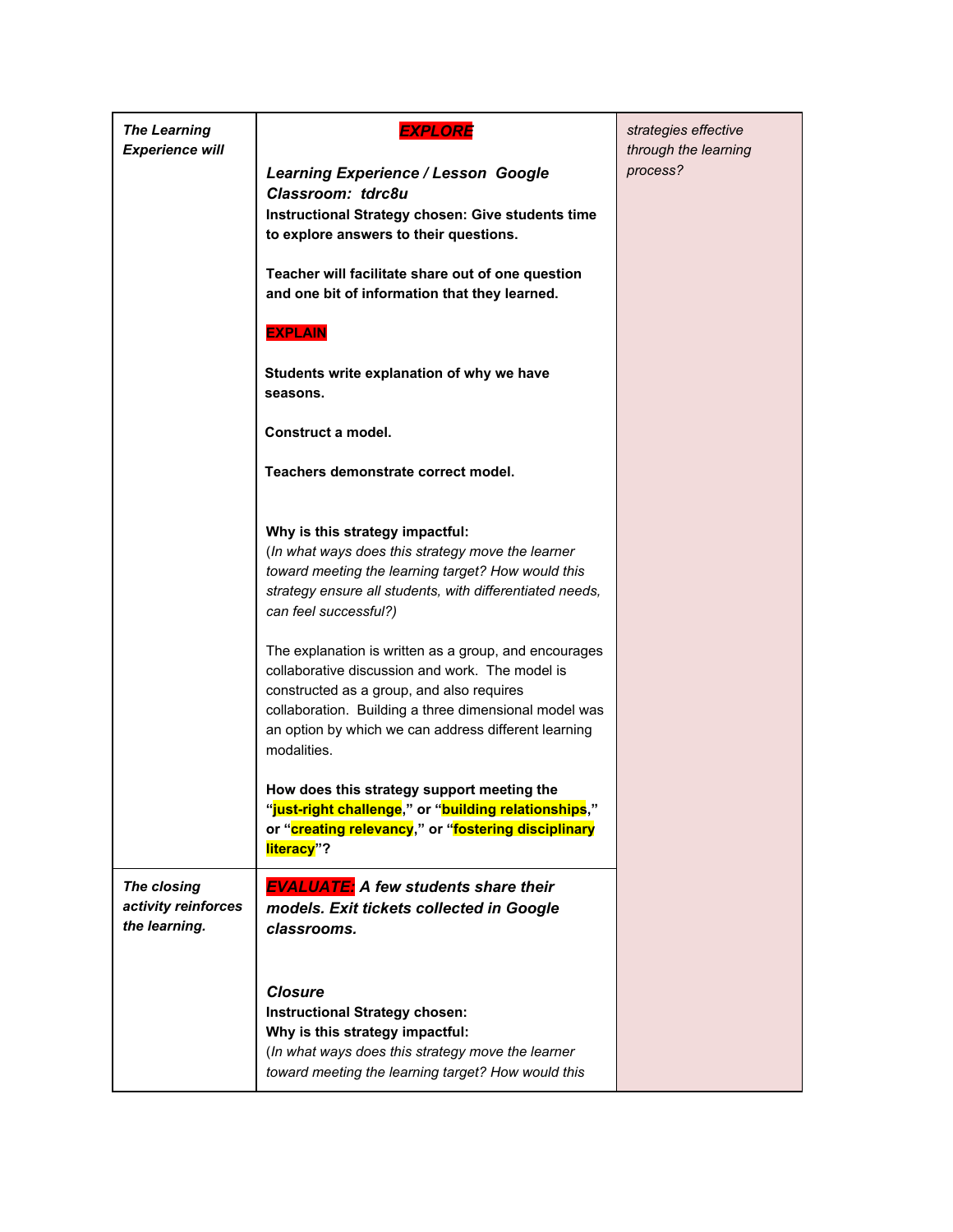|                                                                                                                                                           | strategy ensure all students, with differentiated needs,<br>could feel successful?)<br>Whether the project was three dimensional or in<br>Google slides, all groups seemed to feel successful<br>with their product. The products reflected many of the<br>students' specific strengths.<br>How does this strategy support meeting the<br>"just-right challenge," or "building relationships,"<br>or "creating relevancy," or "fostering disciplinary<br>literacy"? |                                                                                                                                                                                                                                                                                |
|-----------------------------------------------------------------------------------------------------------------------------------------------------------|---------------------------------------------------------------------------------------------------------------------------------------------------------------------------------------------------------------------------------------------------------------------------------------------------------------------------------------------------------------------------------------------------------------------------------------------------------------------|--------------------------------------------------------------------------------------------------------------------------------------------------------------------------------------------------------------------------------------------------------------------------------|
| <b>Technological</b><br>resources that will<br>support student<br>learning and move<br>students toward<br>the learning<br>target.                         | <b>Technological Resource and application:</b><br>Students used Chromebooks for their research.<br>Many used Google slides for their presentations.<br>How: In what ways does this chosen resource<br>support meeting the "just-right challenge," or<br>"building relationships," or "creating relevancy,"<br>or "fostering disciplinary literacy"?                                                                                                                 | How will my students and I<br>strategically use<br>technology resources to<br>enhance the learning<br>experience (and support<br>"meeting the just-right<br>challenge," "building<br>relationships," "creating<br>relevancy," and/or<br>"fostering disciplinary<br>literacy")? |
| <b>Formative</b><br>assessment will<br>be a quick Check<br>for Understanding<br>in which students<br>will demonstrate<br>they are or are not<br>on track. | <b>Formative Assessment</b><br><b>Formative Assessment tool/method:</b><br>Learning indicators of success:<br>(What evidence will show that the learner is moving<br>toward mastery of the learning target?)<br>The written explanation of the reason for the<br>seasons was my formative assessment. Students<br>were also assessed on whether the model<br>supported their explanation.                                                                           | What "indicators of<br>success" will show that the<br>students are gaining<br>mastery?<br>How will I use that<br>evidence in a feedback<br>loop?                                                                                                                               |

**Reflection**: (What are the *strengths in the lesson plan? What changes would I make in the lesson plan for next time*?)

**Teacher Reflection: What was most effective about this lesson? What areas could be improved? Student Reflection: Reflect on your thinking, learning, and work today. What were you most proud of?**

**Connection to Performance Goal**: (*What did I do in this lesson that gives evidence or may be used as an artifact for my professional growth plan?)*

**Student Feedback**: (*What did students say about the lesson? Did they find it engaging, interesting, appropriately challenging? Did their feedback confirm my own perception of the the lesson?)*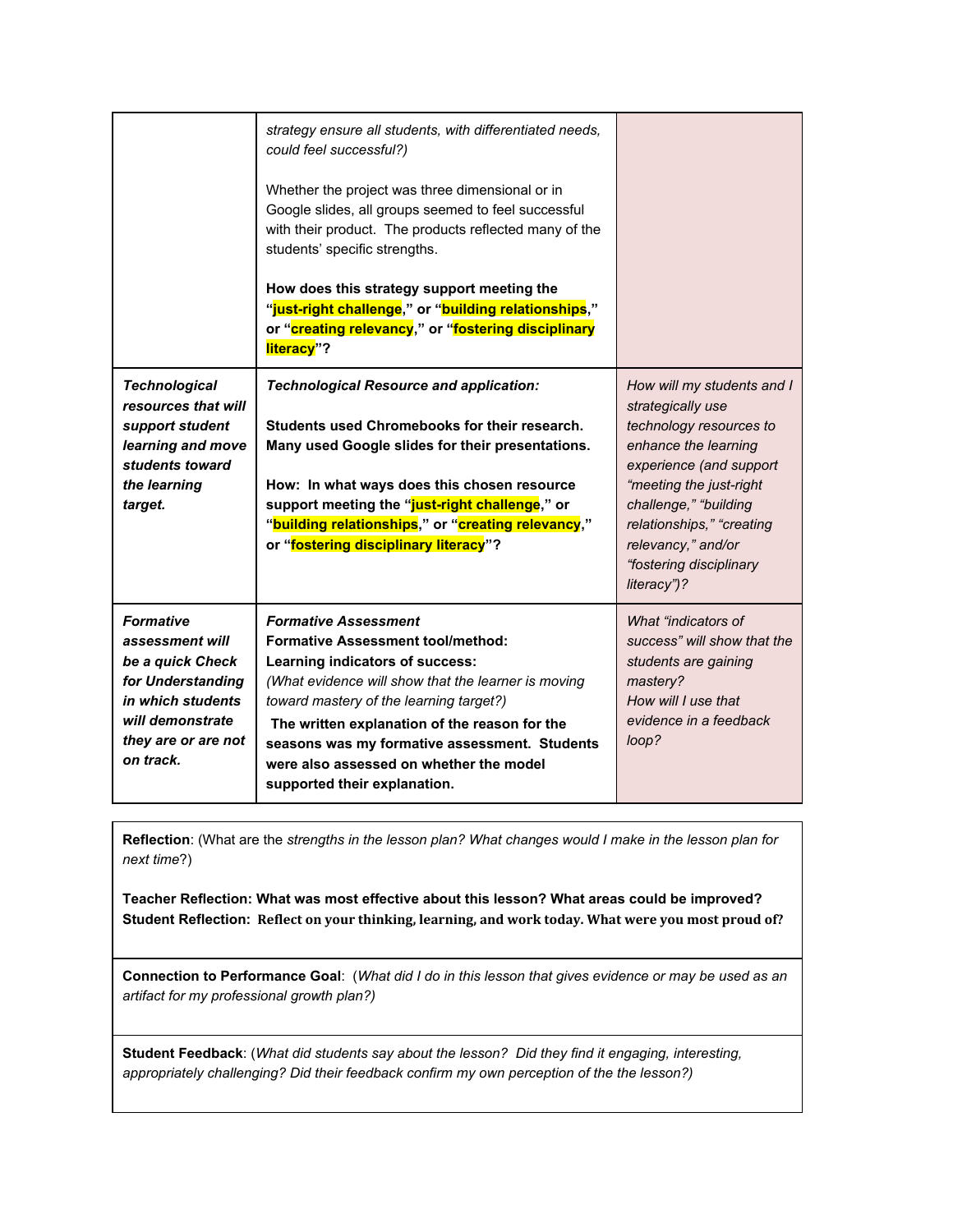| Time<br><b>Suggested</b>                   | 2-3 class periods of 45 minutres - 1 hour.                                                                       |
|--------------------------------------------|------------------------------------------------------------------------------------------------------------------|
| <b>Materials</b><br><b>Needed</b>          | Chromebooks, materials for three dimensional models                                                              |
| Co-teaching<br><b>Opportunity</b>          | Could be taught with the special education teacher or the ESL teacher, who would<br>provide scaffolds as needed. |
| <b>Cross-Content</b><br><b>Connections</b> | Math (graphing), Literacy (writing explanatory text)                                                             |

#### Orbiting model:

[http://d3tt741pwxqwm0.cloudfront.net/WGBH/npls13/npls13\\_int\\_seasons/index.html](http://d3tt741pwxqwm0.cloudfront.net/WGBH/npls13/npls13_int_seasons/index.html)

#### NASA Space Place:

<http://spaceplace.nasa.gov/seasons/en/>

#### Useful?

https://d43fweuh3sg51.cloudfront.net/media/assets/wgbh/ess05/ess05\_doc\_lpasunlight/ess05 [doc\\_lpasunlight.pdf](https://d43fweuh3sg51.cloudfront.net/media/assets/wgbh/ess05/ess05_doc_lpasunlight/ess05_doc_lpasunlight.pdf)

#### KIDS GEO:

<http://www.kidsgeo.com/geography-for-kids/0017B-reasons-for-the-four-seasons.php>

#### Discovery Kids:

<http://discoverykids.com/articles/what-causes-seasons/>

# Ted ED "Reason for the Seasons" Video (first 41 seconds of the video):

<http://thekidshouldseethis.com/post/54997613241>

Written Explanation Essential Question- What is the reason for the seasons? Claim I claim that the reasons for the seasons is the tilt of the earth as it travels around the sun in an eliptical orbit.

#### Evidence

My evidence comes from observing a model made by scientists. The model demonstrates how the earth travels around the sun during one revolution (12 months).